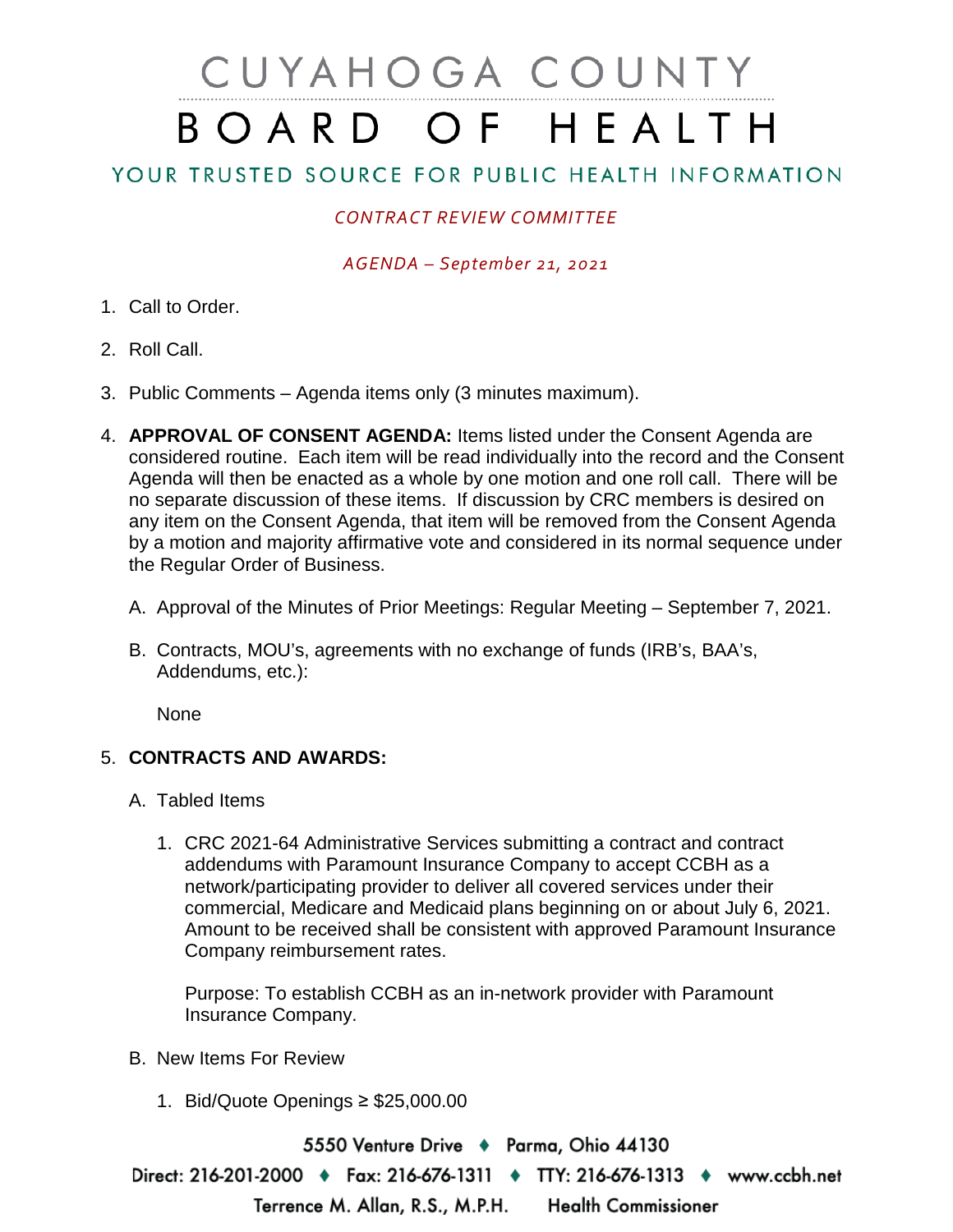#### *Lead Program*

- a. CRC 2021-88 1860 Nela Ave. East Cleveland, Ohio 44112
- 2. Bid/Quote Openings < \$25,000.00

#### *Lead Program*

- a. CRC 2021-89 4761 East 90<sup>th</sup> St. Garfield Heights, Ohio 44125
- b. CRC 2021-90 6502 Morningside Dr. Parma, Ohio 44129
- c. CRC 2021-91 21603 Clare Ave. Maple Heights, Ohio 44137
- d. CRC 2021-92 8017 Chesterfield Ave. Parma, Ohio 44129
- e. CRC 2021-93 5702 Bradley Ave. Parma, Ohio 44129
- 3. Expenditures: Contracts < \$25,000.00
	- a. CRC 2021-94 Prevention and Wellness Services submitting an annual contract auto-renewal (Resolution 2018-151) with Quadax/EDI Services effective October 8, 2021. Amount to be paid to Quadax/EDI Services is at the rates outlined within the fee schedule.

Purpose: To serve as a Clearing House for electronic billing for the Children with Medical Handicaps program.

Funding Source: 100% funded through CCBH General Revenue.

b. CRC 2021-95 Prevention and Wellness Services submitting a contract with The Baldwin Group, Inc. from December 1, 2021 through November 30, 2022. Amount to be paid to The Baldwin Group, Inc. is not to exceed \$1,211.85.

Purpose: To provide HDIS software used for CMH charting and billing and historical resource for Immunization clients.

5550 Venture Drive → Parma, Ohio 44130 Direct: 216-201-2000 ♦ Fax: 216-676-1311 ♦ TTY: 216-676-1313 ♦ www.ccbh.net Terrence M. Allan, R.S., M.P.H. **Health Commissioner**